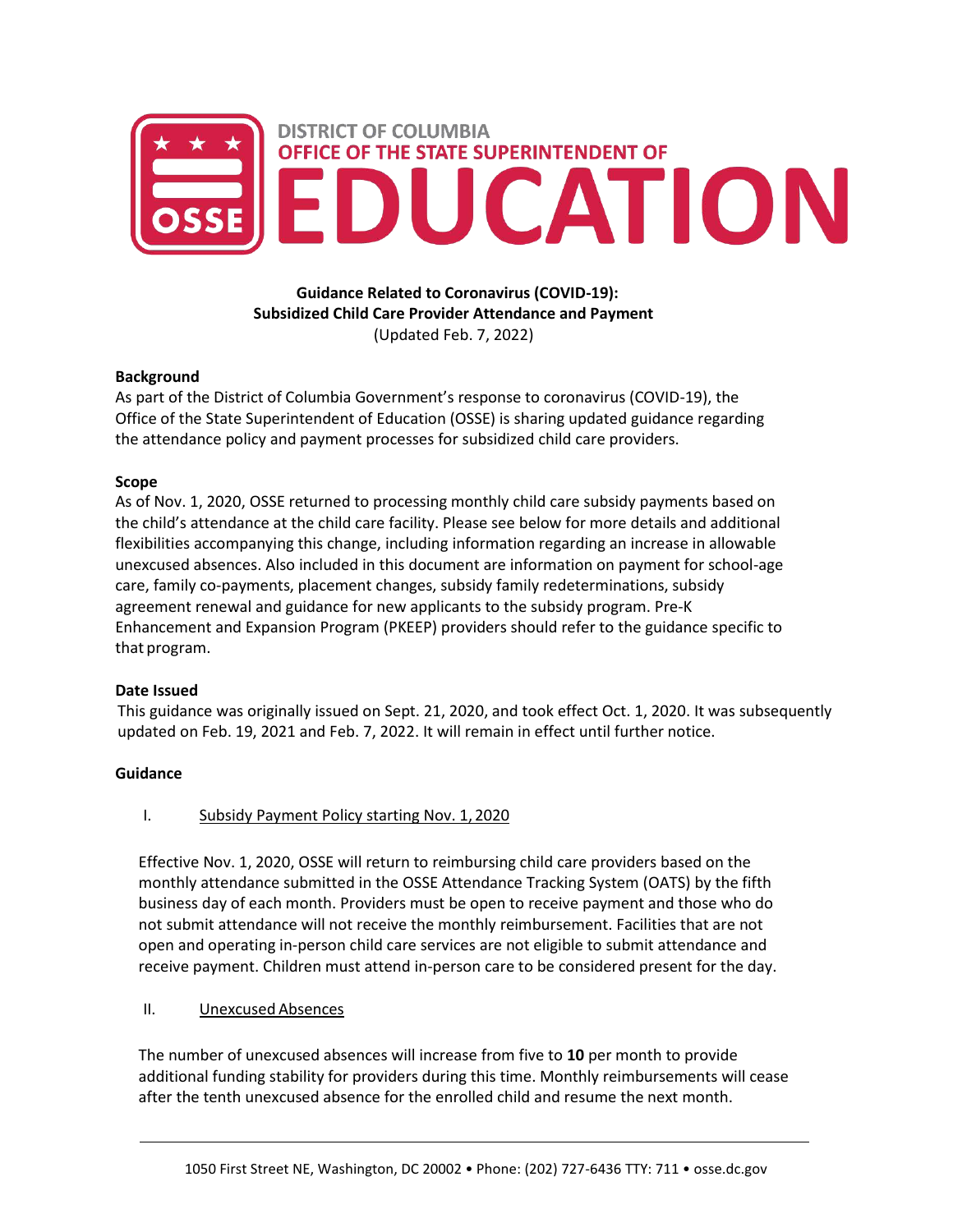### III. Excused Absences [UPDATED February 2022]

Child care providers may be reimbursed for up to 15 days of excused absences per month. Child care providers should use excused absences when individual children are excluded from child care for COVID-19-related reasons, including symptoms of COVID-19, a positive COVID-19 test, or quarantine or self-isolation following travel or close contact.

Excused absences should also be used when a facility is open, but one or more classrooms is closed for reasons related to COVID-19.

Acceptable documents for excused absences include the following:

- A note from a doctor;
- Travel documents;
- Detailed statement from the parent or guardian citing the details of potential COVID-19 exposure;
- An Unusual Incident Report (UIR) that was submitted to OSSE describing the circumstances under which a child was excluded from care due to symptoms of COVID-19;
- A UIR that was submitted to OSSE following a confirmed case of COVID-19 that details the exposure and identifies the classroom(s) affected;
- Communication from DC Health identifying staff and/or children in a facility as close contacts and providing direction regarding isolation or quarantine; or
- Communication from DC Health directing a provider to close one or more classrooms.

## IV. Facility Closures

If a facility closes a classroom(s) due to a confirmed positive COVID-19 test(s) and/or exposure, excused absences (with the appropriate documentations) or unexcused absences should be used for children in the affected classrooms. No approval from OSSE is required for classroom closures following submission of the UIR and supporting documentation.

If an entire facility closes following a confirmed COVID-19 case, the facility should contact their assigned Education Services Monitor to determine eligibility for payment following submission of the UIR and supporting documentation. Payment for closed facilities will be approved for the time between submission of a DC Health report and UIR until a response is received from DC Health by the facility.

- Closures will typically be approved in the following situations, provided the facility reports the positive COVID-19 case to DC Health and submits the UIR to OSSE immediately upon learning of the positive COVID-19 case:
	- o A child development home or expanded home provider is required to isolate or quarantine following a confirmed positive COVID-19 test;
	- o All teaching staff in a facility have confirmed positive COVID-19 tests;
	- $\circ$  Two or more confirmed positive COVID-19 tests in all classrooms at the same time; and/or,
	- o DC Health recommendation for closure.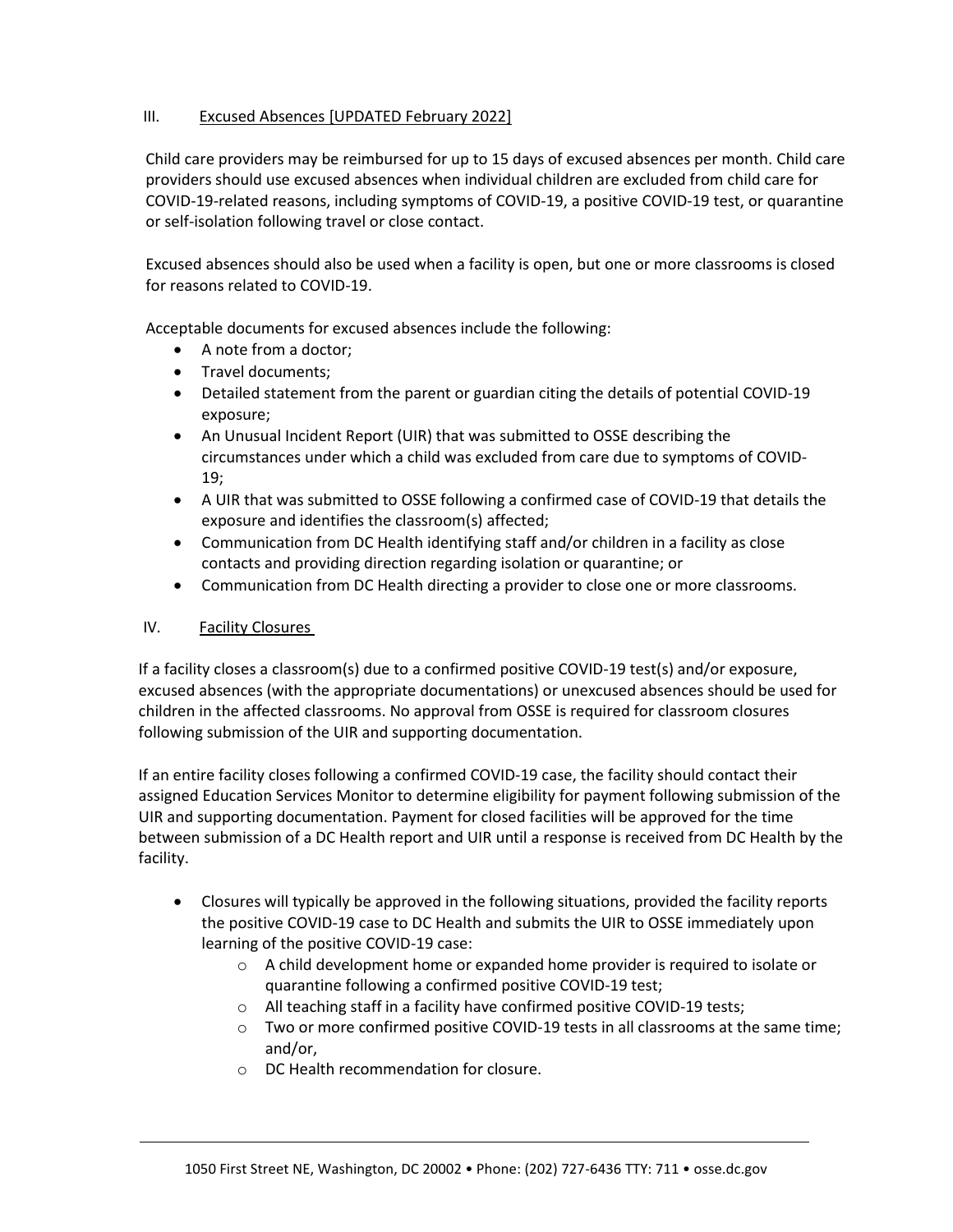# V. UIRs

An UIR should be submitted to [osse.childcarecomplaints@dc.gov](mailto:osse.childcarecomplaints@dc.gov) for all positive COVID-19 tests of facility staff and children. A UIR must be submitted whether or not a facility closes. A copy of the report must be submitted to the Education Service Monitor if the facility is closed. All confirmed positive COVID-19 cases must also be submitted to [DC](https://dchealth.dc.gov/page/covid-19-reporting-requirements) Health by submitting an online form on the DC [Health COVID-19 Reporting Requirements website.](https://dchealth.dc.gov/page/covid-19-reporting-requirements) Please do not report cases to DC Health via email or phone.

When completing the UIR, include the following information:

- Subject line of the UIR email should read **COVID-19 Positive Test** or **COVID-19 Related Closure**;
- The date of positive test(s);
- Number of individuals testing positive;
- Names of classrooms impacted;
- Actions taken by the facility in response to notification of a confirmed COVID-19 case;
- The date of closure (if applicable);
- The projected date of reopening (if known);
- Total number of business days the facility will be closed; and
- A list of the classrooms that are affected by closure.

After submitting the UIR to OSSE, facilities must submit all supporting documentation for the UIR. Supporting documentation may include, but is not limited to the following information:

- Acceptable documents for excused absences as indicated above in the excused absence section;
- Communications from DC Health containing guidance for quarantine or closure; and,
- Documentation of positive tests for children and staff referenced in the UIR.

Failure to submit the required documentation may result in the delay or possible denial of payment where applicable.

# VI. School-Age Children

Child care facilities that are open and providing full-time care for preschool or school-age children will receive the full-time rate for children on days that DC Public Schools (DCPS) remains in a distance learning posture. A local education agency (LEA) that has a subsidy provider agreement may not be reimbursed for full-day attendance for a child for whom it also receives Uniform Per Student Funding Formula (UPSFF) funding. An LEA may receive reimbursement at the before and/or after school-age rate for children for whom it is providing in-person before- and/or afterschool care. Subsidy funds may not be used for instructional services which supplant or duplicate the academic program of any school.

## VII. New Applicants to the Subsidy Program

The Department of Human Services (DHS) Child Care Services Division (CCSD) has established drop